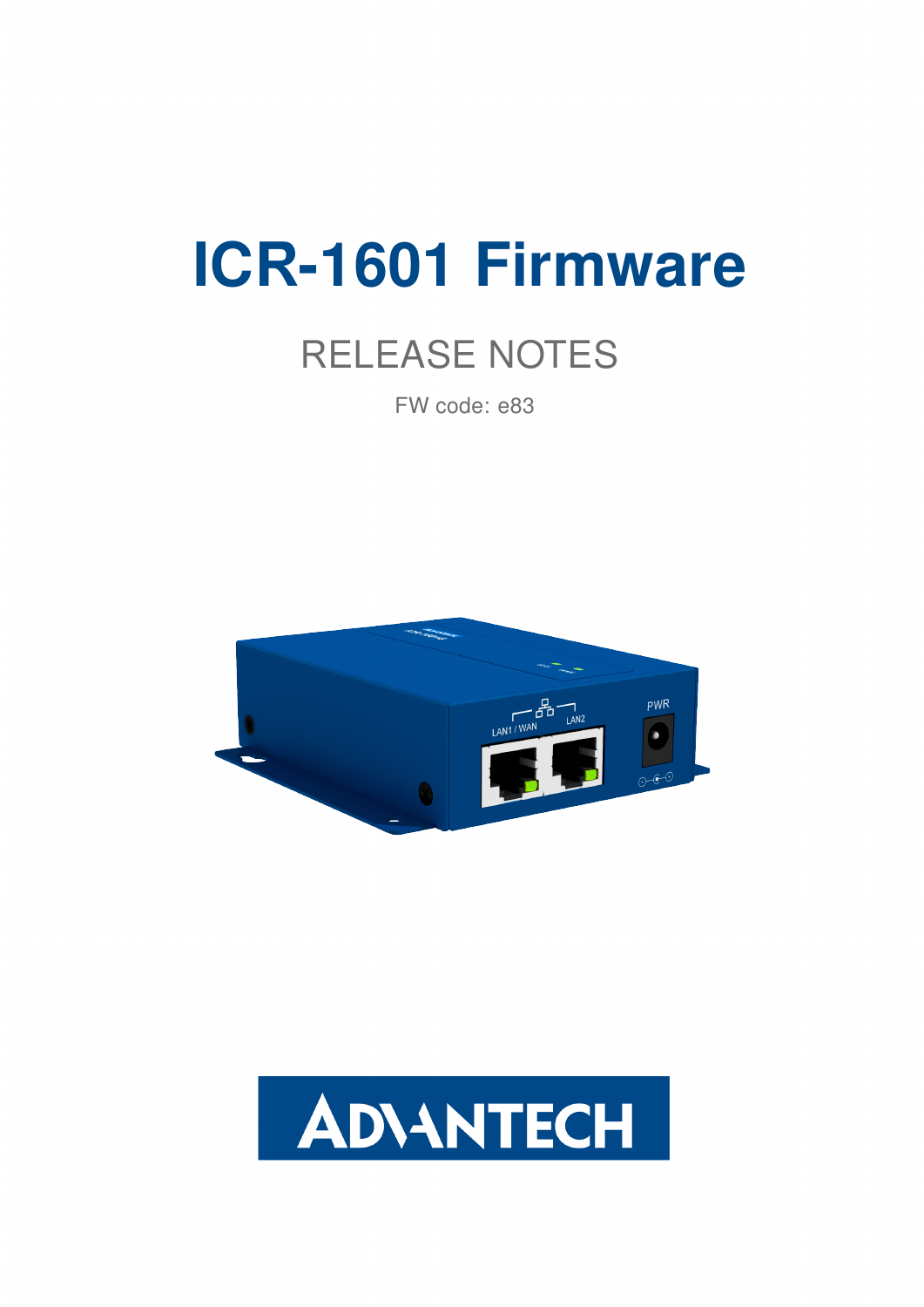

### Abstract

This document contains the changelog of all new features, fixes and other changes implemented in firmware. For detailed information about firmware of e83 code, see the Configuration Manual for your router.

#### Firmware Details

- Short firmware version code: e83
- Full firmware version code: IA2\_e83.0CN0\_03131800
- Release date: November 15, 2018
- Hardware compatibility: This firmware is applicable only to routers of ICR-1601 family made by Advantech.

Advantech B+B SmartWorx s.r.o., Sokolska 71, 562 04 Usti nad Orlici, Czech Republic This document was issued on November 15, 2018